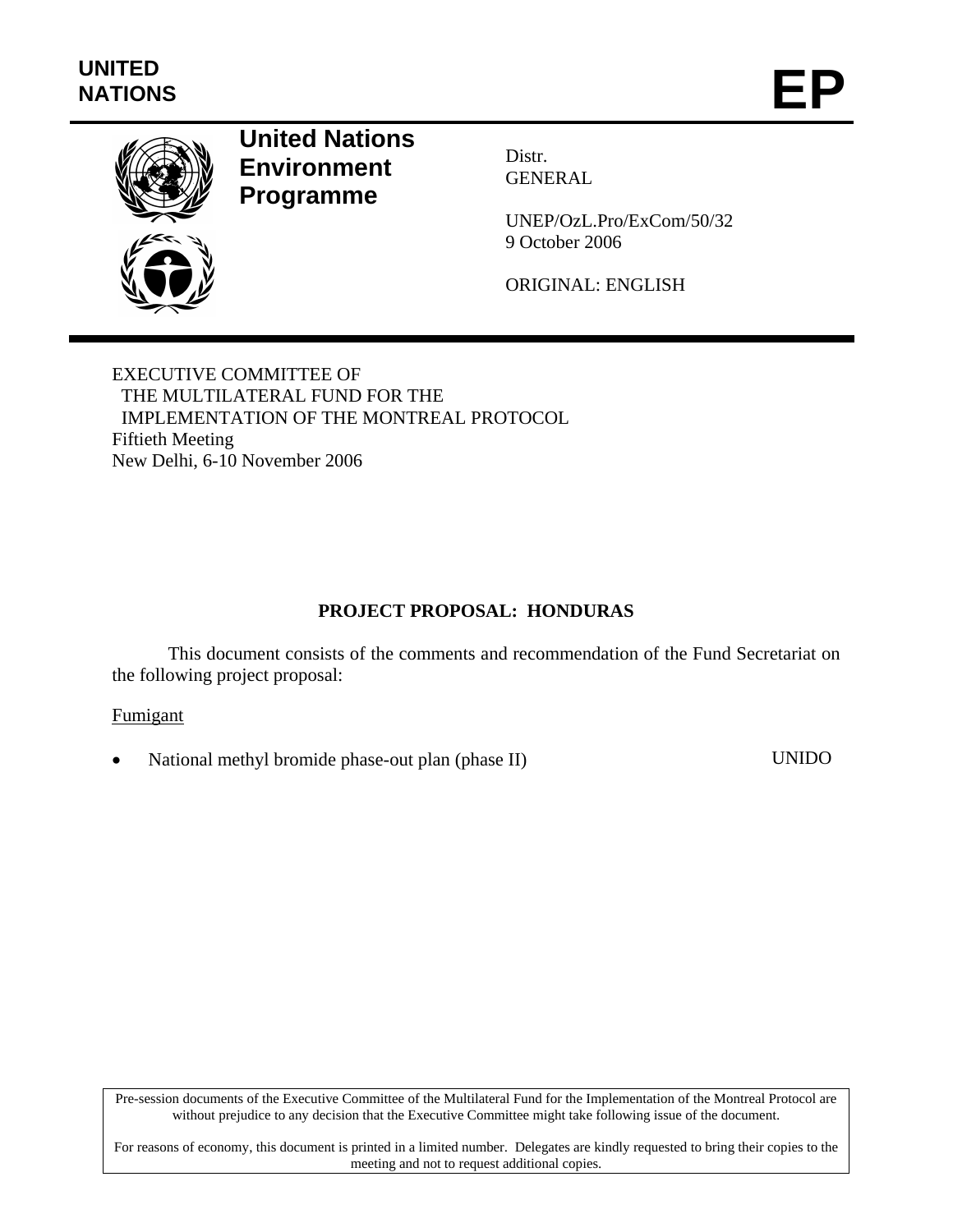#### **PROJECT EVALUATION SHEET – NON-MULTI-YEAR PROJECTS HONDURAS**

#### **PROJECT TITLES BILATERAL/IMPLEMENTING AGENCY**

| (a) National methyl bromide phase-out plan (Phase II) | UNIDO |
|-------------------------------------------------------|-------|
|-------------------------------------------------------|-------|

#### **NATIONAL CO-ORDINATING AGENCY** 202010 2011

#### **LATEST REPORTED CONSUMPTION DATA FOR ODS ADDRESSED IN PROJECT A: ARTICLE-7 DATA (ODP TONNES, 200**5, **AS OF SEPTEMBER 2006**

| MB<br>$\sim$<br>Annex<br>н. | $\sim$ $\sim$<br>$\sim$ $\sim$<br>15.0U |  |
|-----------------------------|-----------------------------------------|--|
|                             |                                         |  |

| <b>COUNTRY PROGRAMME SECTORAL DATA (ODP TONNES, 2005, AS OF SEPTEMBER 2006)</b><br><b>B:</b> |                     |                     |                                    |                      |
|----------------------------------------------------------------------------------------------|---------------------|---------------------|------------------------------------|----------------------|
| <b>ODS</b> Name                                                                              | Sub-sector/quantity | Sub-sector/quantity | $\blacksquare$ Sub-sector/quantity | Sub-sector/quantity. |
| MВ                                                                                           | Non OPS / 325.80    |                     |                                    |                      |

**CFC consumption remaining eligible for funding (ODP tonnes)** 

| <b>CURRENT YEAR BUSINESS</b> |     | Funding US \$ million | Phase-out ODP tonnes |
|------------------------------|-----|-----------------------|----------------------|
| <b>PLAN ALLOCATIONS</b>      | (a) |                       |                      |

| <b>PROJECT TITLE:</b>                               |                     | (a)        |
|-----------------------------------------------------|---------------------|------------|
| ODS use at enterprise (ODP tonnes):                 |                     | 295.80     |
|                                                     | Phase I (remaining) | 88.26      |
| ODS to be phased out (ODP tonnes):                  | Phase II            | 207.54     |
| ODS to be phased in (ODP tonnes):                   |                     |            |
| <b>Project duration (months):</b>                   |                     | 72         |
| Initial amount requested (US \$):                   |                     |            |
| Final project cost:                                 |                     |            |
| Incremental Capital Cost (US \$)                    |                     | 1,814,648  |
| Contingency $(10\%)$ (US \$)                        |                     | 181,465    |
| Incremental Operating Cost (US \$)                  |                     | $\Omega$   |
| Total Project Cost (US \$)                          |                     | 1,996,113  |
| Local ownership $(\%):$                             |                     | 90.5%      |
| Export component $(\%):$                            |                     | n/a        |
| Foreign ownership (US \$)                           |                     | $-189,812$ |
| Requested grant (US \$):                            |                     | 1,806,301  |
| Cost-effectiveness (US \$/kg):                      |                     | 8.70       |
| Implementing agency support cost (US \$):           |                     | 135,472    |
| Total cost of project to Multilateral Fund (US \$): |                     | 1,941,773  |
| Status of counterpart funding (Y/N):                |                     | n/a        |
| Project monitoring milestones included (Y/N):       |                     | Yes        |

| <b>SECRETARIAT'S RECOMMENDATION</b> | For individual consideration |
|-------------------------------------|------------------------------|
|                                     |                              |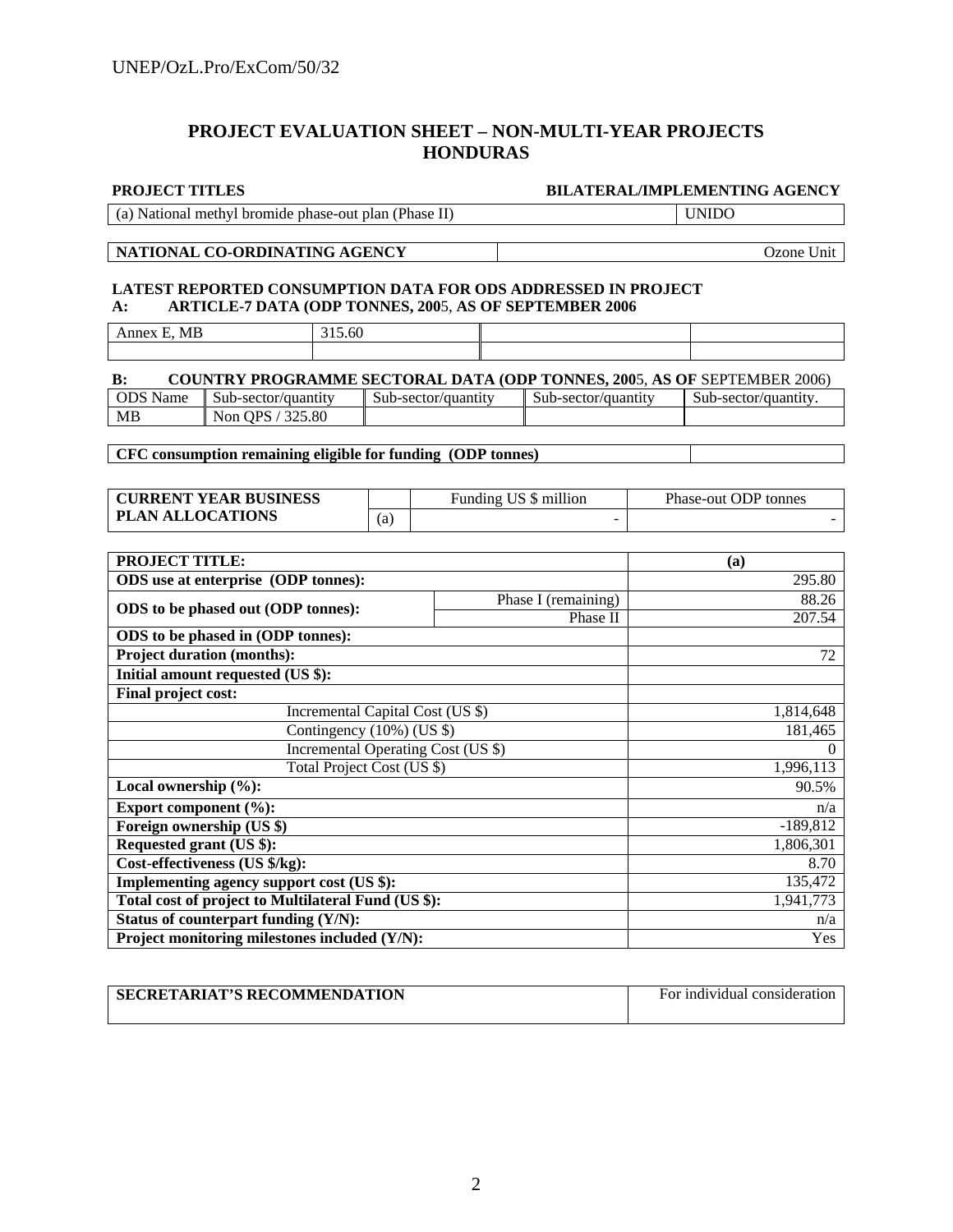### **PROJECT DESCRIPTION**

1. On behalf of the Government of Honduras, UNIDO has submitted phase II of the national methyl bromide (MB) phase out plan for Honduras at a total cost of US \$1,806,301 plus US \$135,472 as agency support costs.

#### **Background**

2. At its 37th Meeting, the Executive Committee considered a project proposal to completely phase-out the use of MB as a soil fumigant in melons, bananas and tobacco seedlings (i.e., 412.0 ODP tonnes) in Honduras (UNEP/OzL.Pro/ExCom/37/38 and Add.1). The total cost of the project, as agreed between the Secretariat and UNIDO, was US \$3,783,755. Funding for phase I of the project, also approved at the 37th Meeting, was US \$1,977,454. The Executive Committee also noted that at the time of phase-out of the proposed amount of MB, it would consider additional funding for the project (i.e., US \$1,806,301), if it were determined that an additional reduction was a priority (decision 37/50).

3. Since the approval of the project, the Parties to the Montreal Protocol have agreed to revise the MB phase-out schedule that was originally proposed by the Government of Honduras (decisions XV/35 and XVII/34). At its 48th Meeting, the Executive Committee decided to approve the revised phase-out schedule and allow UNIDO to submit an action plan and funding requirement accordingly.

#### **Action plan for the complete phase-out of MB**

4. The Government of Honduras has committed to achieving the 20 per cent reduction in its MB baseline consumption by 2008 and the complete phase-out of MB by 2012 according to the following schedule:

| Year | <b>MB</b> (ODP tonnes) |                         |  |
|------|------------------------|-------------------------|--|
|      | Consumption            | <b>Annual reduction</b> |  |
| 2006 | 295.80                 | 31.80                   |  |
| 2007 | 255.00                 | 40.80                   |  |
| 2008 | 207.54                 | 47.46                   |  |
| 2009 | 183.60                 | 23.94                   |  |
| 2010 | 163.20                 | 20.40                   |  |
| 2011 | 132.60                 | 30.60                   |  |
| 2012 | 81.60                  | 51.00                   |  |
| 2013 | -                      | 81.60                   |  |

5. The alternative technologies implemented to phase out MB used as a soil fumigant in melon crops, namely grafting and chemical fumigants, have proven to be technically viable and economically acceptable to major stakeholders. During the implementation of phase I of the project, it was also found that there is a need to utilize two or more alternative technologies together with integrated pest/crop management techniques to achieve a sustainable phase-out of MB in the long term. In this regard, in phase II, the following alternative technologies would be implemented: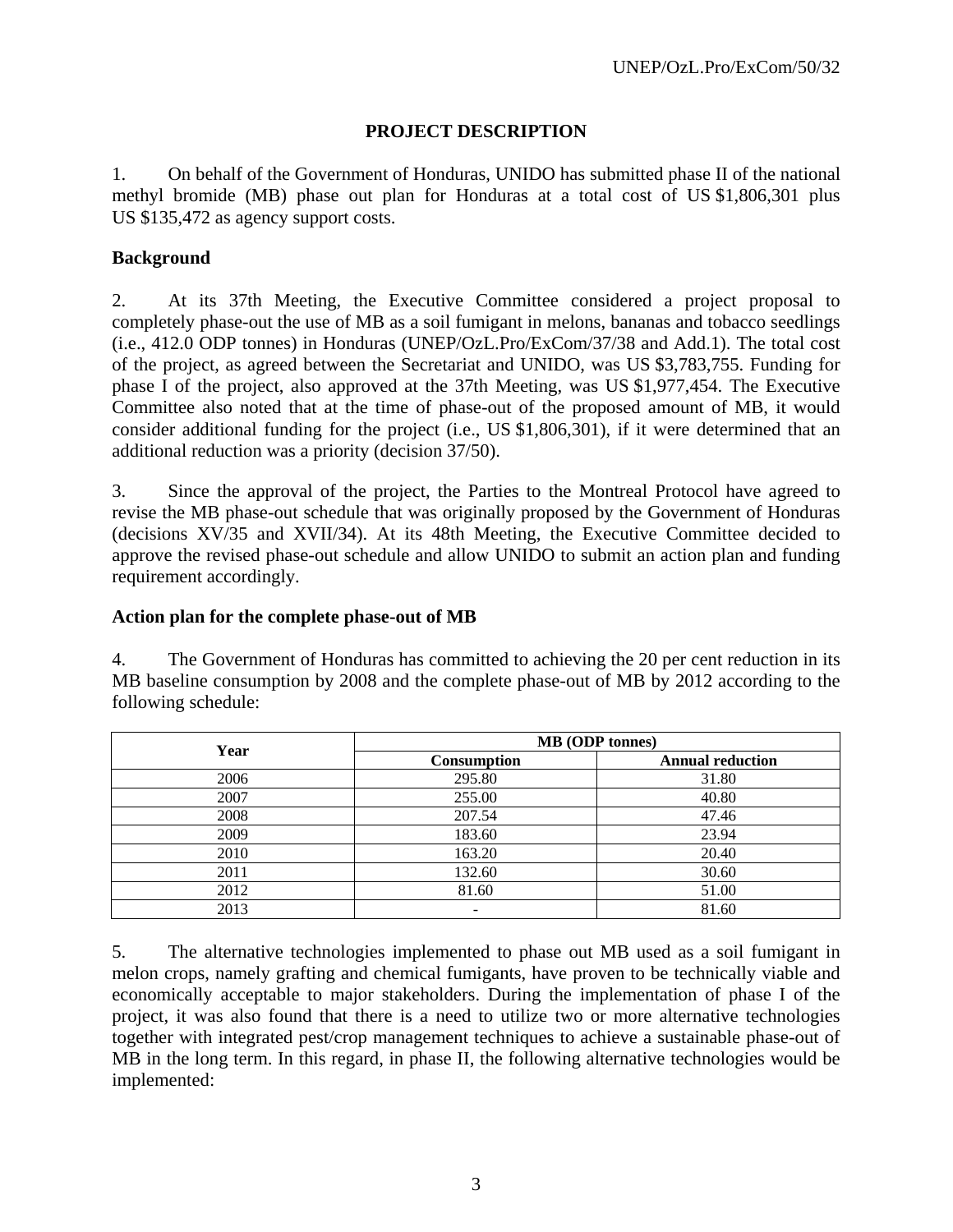- (a) Upgrading of the existing nurseries for grafted plants that were established during phase I of the project to improve seedling grafting technology and grafted plant crop management systems;
- (b) Biological control to improve the quality of the soils by introducing very large numbers of non-pathogenic micro-organisms to the plants, which will act as parasites against soil borne pests. It will require equipment for the production of bio-antagonists (including laboratory equipment) at two melon farms, and a larger laboratory at Government premises to supply reliable local strains for the bioantagonist production plants (this laboratory will also support the production of seeds for the grafting technology);
- (c) Improved application of chemical fumigants, mainly dichloropropane with chloropicrin, and development of an appropriate application protocol;
- (d) Soil-less technology through the use of a free-of-pests substrate (i.e., rice hulk) that could be locally available in large amounts and at low cost.

6. The Department of Science and Technology of the Government of Honduras has an experimental station located in the melon production area. The Government has agreed to provide land for pilot plots as well as personnel from its experimental station to support project activities. The training programme will be supported with information dissemination and awareness among melon producers, national institutions and other stakeholders.

## **SECRETARIAT'S COMMENTS AND RECOMMENDATION**

## **COMMENTS**

7. The Secretariat reviewed the project proposal in light of the original project approved at the 37th Meeting of the Executive Committee, subsequent progress reports submitted by UNIDO to various meetings of the Executive Committee and the technical assistance programme to phase out the use of MB approved by the Executive Committee at its 47th Meeting as bilateral cooperation by the Government of Spain (paragraphs 48 to 57 of document UNEP/OzL.Pro/ExCom/47/13).

8. The Secretariat pointed out that, at the 37th Meeting of the Executive Committee, the Secretariat and UNIDO agreed to the level of funding for the MB phase-out project (phase I) on the basis of implementing the grafting technology to completely phase-out MB used as a soil fumigant in the production of melons. Since the project submitted to the 50th Meeting proposes alternative technologies that were not proposed in phase I of the project, phase II of the project has been fully reviewed. UNIDO indicated that the phase-out strategy has been adjusted based on the experience gained during the implementation of phase I of the investment project. Grafting, as the sole alternative for the melon sector that was selected in the original project, will be supported by biological control and alternative chemicals as part of an integrated crop and pest management programme.

9. Phase II of the MB investment project is proposing the introduction of biological controls and soil-less technology. In regard to biological control, the Secretariat raised reservations on the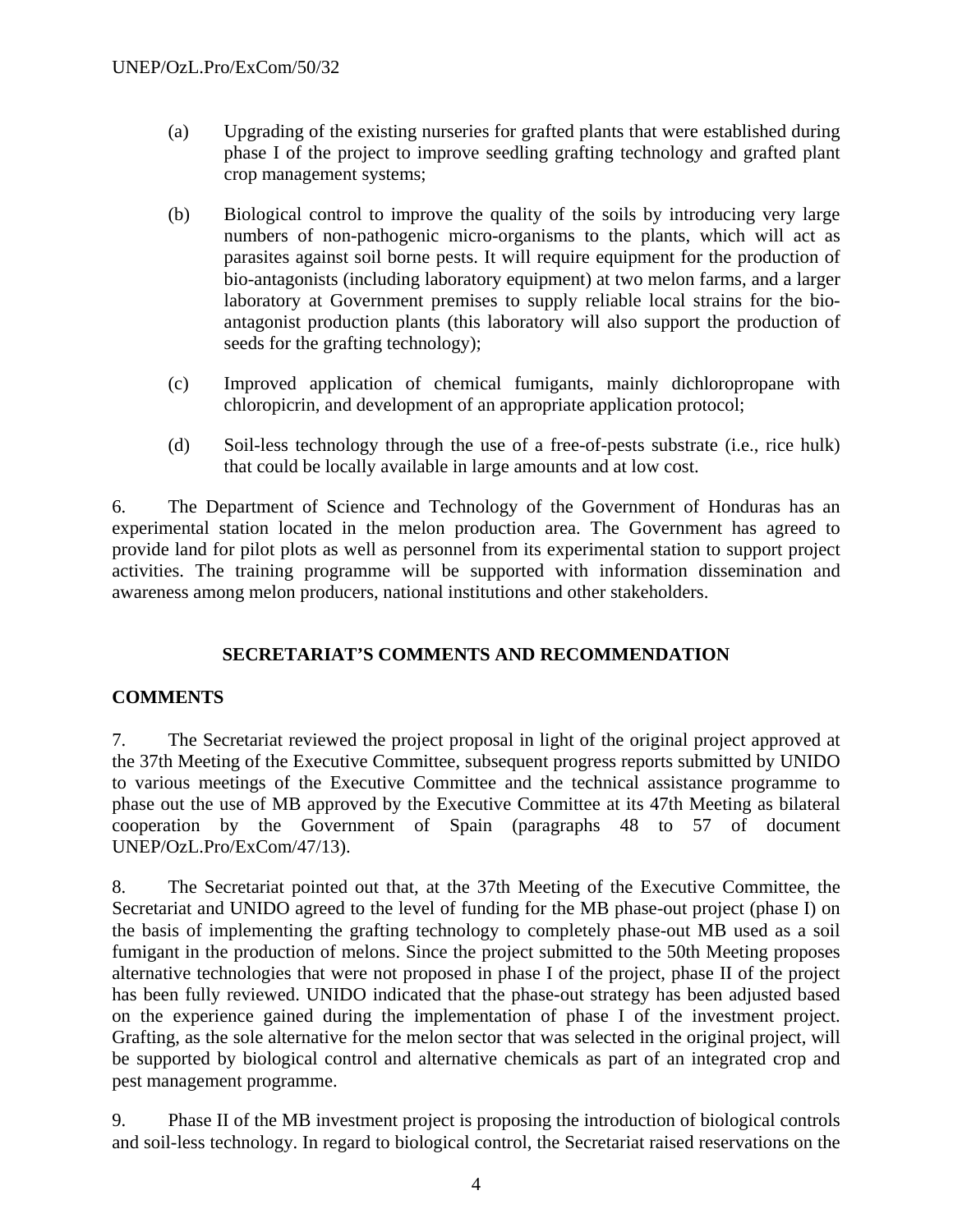long-term sustainability of this approach. The grounds for the Secretariat's reservations included: the complex nature of biological control production and application; the high costs of equipment and laboratories to produce bio-antagonists; the limited amount of organic matter in melon production areas in Honduras; and the limited analysis provided of actual operating costs for the application of this technology.

10. The Secretariat's concerns were addressed by UNIDO as follows: during implementation of phase I of the project, biological control has been commercially applied in some 287 ha by one melon producer using its own resources. The combination of different bio-antagonists has shown to be effective in controlling the range of soil borne pathogens that affect melon crops. Concerning the availability of organic matter, green manure will be grown between the two melon crop seasons. The amount of organic matter added to the soil by this methodology will be sufficient to allow the effective development of bio-antagonists. Bio-antagonist production will be properly managed by melon producers who employ thousands of people and have considerable capital investments in order to run the melon production. It is also proposed that the melon growers will cover the costs associated with the personnel to install and operate equipment. The other major costs associated with biological control (i.e., labour for application and inoculums production) have been considered in the calculation of the incremental operating cost assessment.

11. In regard to soil-less technology, the Secretariat indicated that the installation of a pilot unit to test soil-less technology cannot be recommended for approval since it has never been proposed in any investment project for the phase-out of MB in production of melons and the investment cost is considerable. On this basis, UNIDO agreed not to include this pilot unit in the project proposal.

12. In phase II of the project, it is being proposed to upgrade the existing nurseries for grafted plants for which funding was already provided in phase I of the project. In its review, the Secretariat questioned the eligibility of this request since, in principle, it implies requesting additional resources for the same project and pointed out that some of the items that were requested have already been provided in phase I of the project. UNIDO indicated that the aim of the nursery upgrading in phase II is to improve the productivity and reduce the production costs. No equipment purchased in phase I is being replaced by those planned in phase II. For example, in the original project it was proposed to build nurseries at two sites. However, to reduce transportation costs, a third nursery was established which required additional equipment.

13. The Secretariat and UNIDO discussed the issue related to the implementation modalities and the roles of the major stakeholders in the country. As reported by UNIDO, one of the main issues that were identified during the implementation of phase I of the project was the lack of local expertise to implement different components of the project and the need to strengthen the National Commission for Montreal Protocol Programmes, in particular for phasing out MB consumption. Therefore, it was agreed that the project will be coordinated by the National Commission and be implemented through the experimental station of the Department of Science and Technology. In this regard, it was agreed that basic equipment would be provided that would be needed to assist the melon growers in the full implementation of the alternative technologies selected and to train local staff in the implementation of the proposed technologies, including integrated pest and crop management.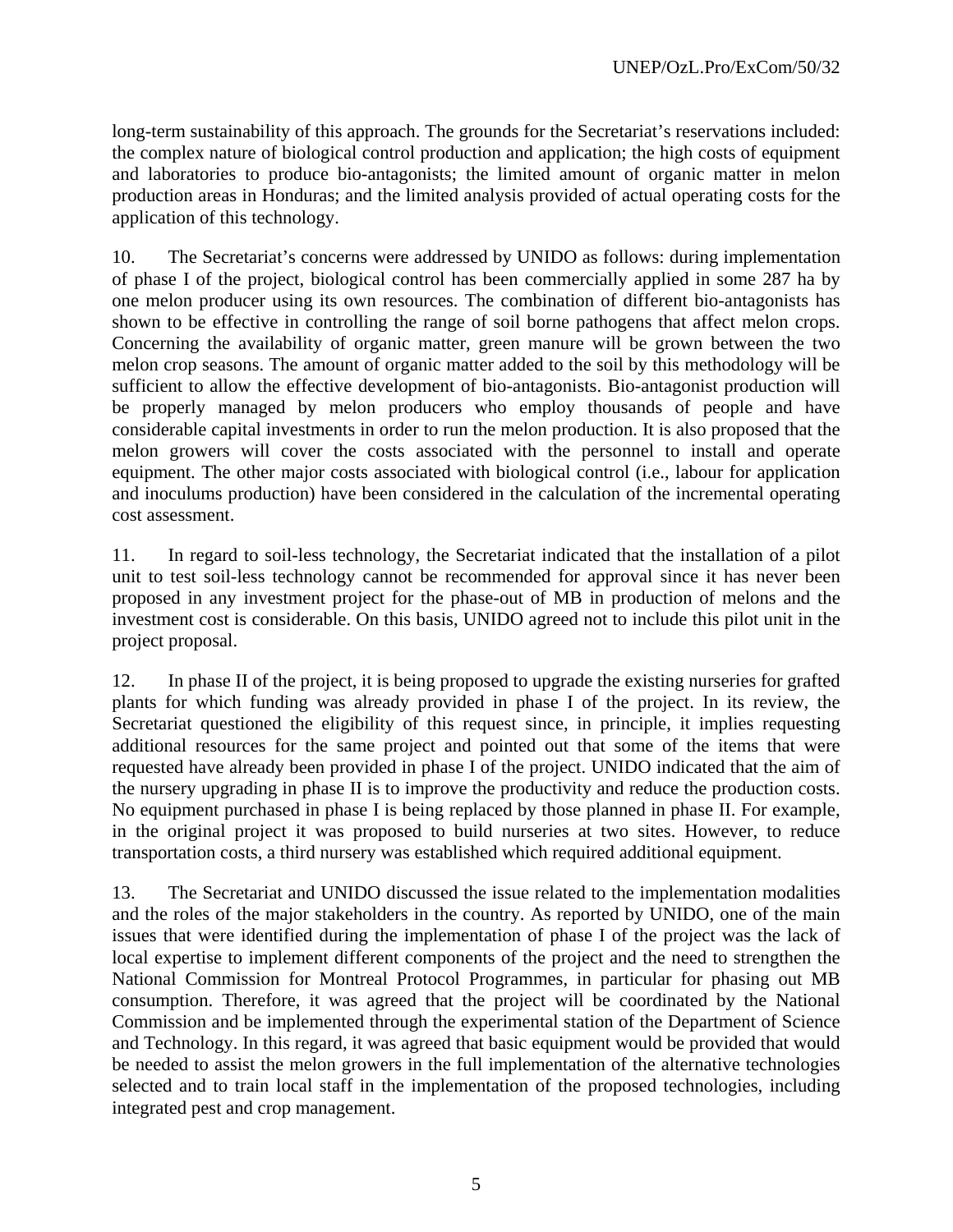14. Upon a request by the Secretariat regarding the overlapping of activities with the technical assistance programme supported by the Government of Spain, UNIDO indicated that the main objectives of the activities implemented through the Government of Spain's project in Honduras are: to support policy measures to help the Government of Honduras to return to compliance; support the Government and UNIDO to address difficulties that some melon producers are facing in implementing the alternative technologies proposed; and to increase the cooperation among major stakeholders. These policy-related activities, have not been included in the phase II of the investment project.

## **Agreement between the Government of Honduras and the Executive Committee**

15. A draft agreement between the Government of Honduras and the Executive Committee on the modalities for implementing the MB phase-out project is contained in Annex I to the present document.

#### **RECOMMENDATION**

16. The Executive Committee may wish to consider the approval of phase II of the national MB phase-out plan in Honduras in light of the Secretariat's comments above.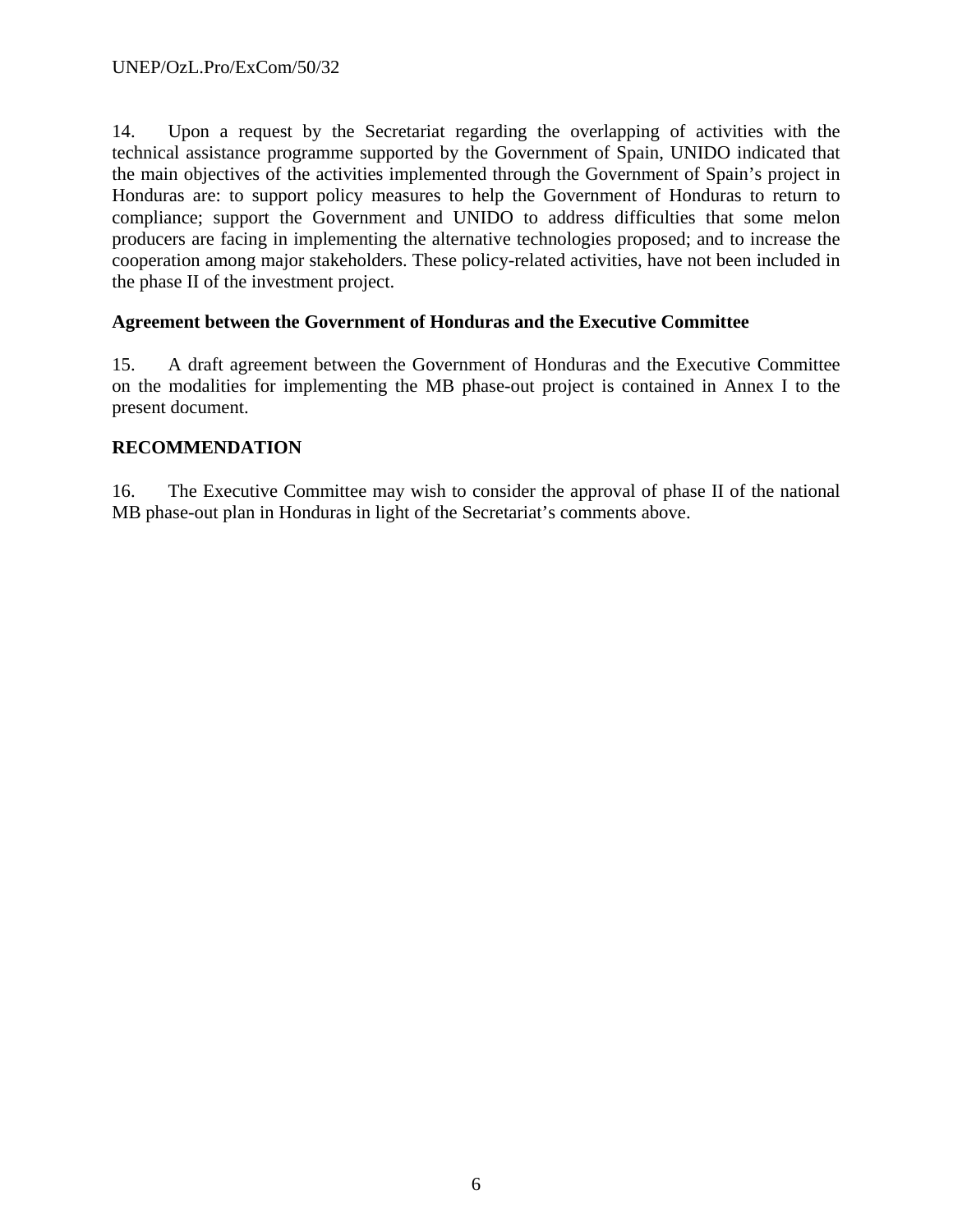### **Annex I**

## **AGREED CONDITIONS FOR THE PHASE-OUT OF METHYL BROMIDE IN HONDURAS**

#### 1. The Executive Committee:

- (a) At its  $37<sup>th</sup>$  Meeting, approved US \$ 1,977,454 to achieve the phase-out of 213.00 ODP of methyl bromide used for soil fumigation on melon, watermelon, banana and tobacco seedling sectors; and
- (b) At its 50th Meeting, approved and additional US \$1,806,301 for the phase-out of 207.5 ODP tonnes of MB to achieve the complete phase-out of controlled uses of methyl bromide in Honduras.

2. As reported to the Ozone Secretariat, and consistent with information in the project document presented to the Executive Committee, the methyl bromide baseline for Honduras has been established at 259.428 ODP tonnes. Honduras has also reported MB consumption of 327.60 ODP tonnes for 2005, excluding quarantine and pre-shipment applications. While Honduras has not achieved compliance with the Montreal Protocol's 20 per cent reduction in 2005, the Parties to the Montreal at their Seventeenth Meeting agreed on a plan of action that Honduras specifically commits itself to reduce methyl bromide consumption from 340.8 ODP tonnes in 2004 to 327.6 ODP tonnes in 2005; to 295.8 ODP tonnes in 2006; to 255.0 ODP tonnes in 2007; and to 207.5424 ODP tonnes in 2008 (decision XVII/34).

3. Reductions in accordance with the terms of the above-mentioned projects and other commitments presented in the project documents will ensure that Honduras meets the reduction schedule presented below. In this regard, Honduras will reduce the national consumption of controlled uses of methyl bromide to no more than the following levels of consumption in the years listed below:

| Year | <b>ODP</b> tonnes |
|------|-------------------|
| 2006 | 295.8             |
| 2007 | 255.0             |
| 2008 | 207.5             |
| 2009 | 183.6             |
| 2010 | 163.2             |
| 2011 | 132.6             |
| 2012 | 81.6              |
| 2013 | 0.0               |

4. The projects will phase out all remaining controlled uses of methyl bromide in Honduras, excluding quarantine and pre-shipment applications. Honduras commits to permanently sustain the consumption levels indicated above through the use of import restrictions and other policies it may deem necessary.